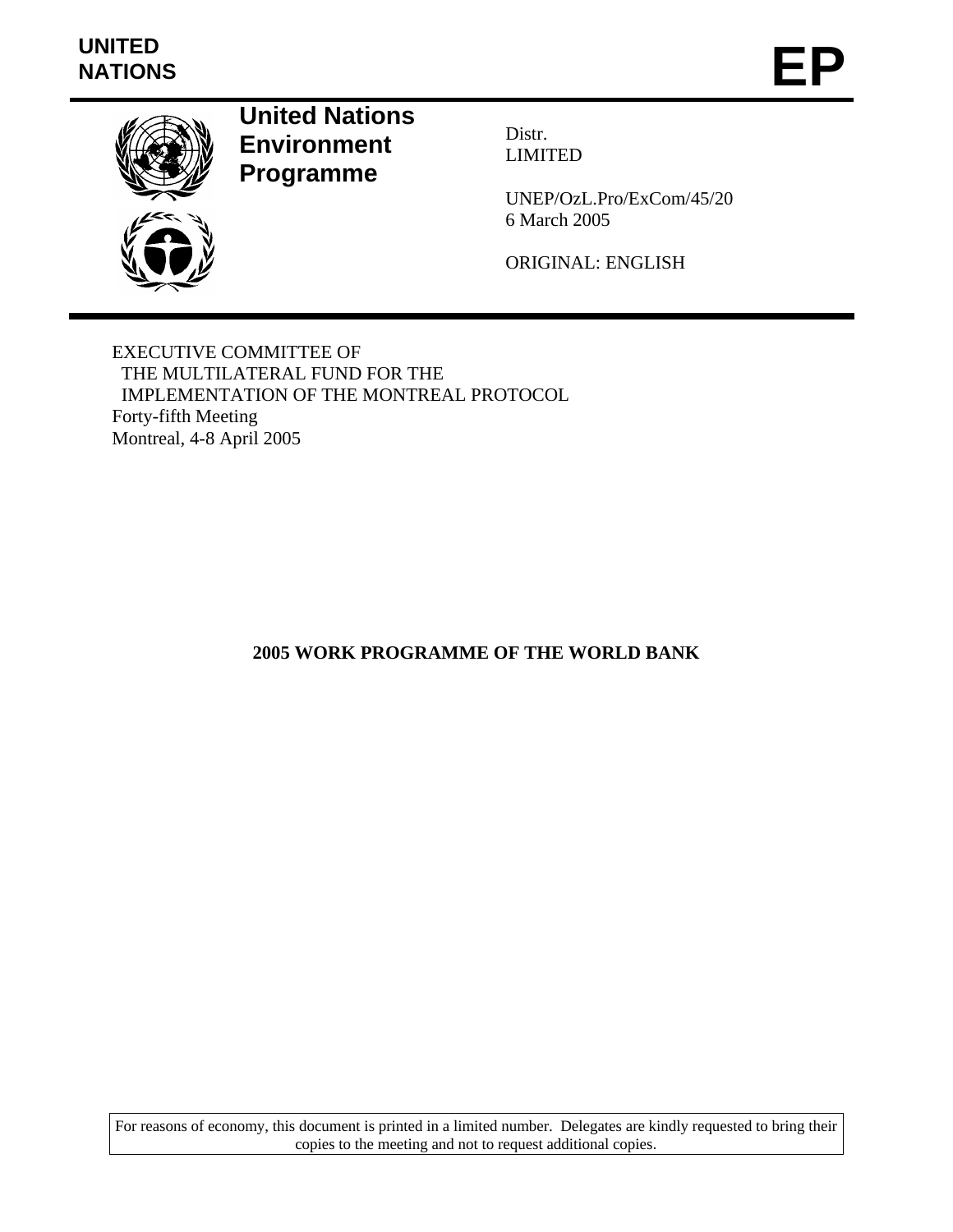## **COMMENTS AND RECOMMENDATIONS OF THE FUND SECRETARIAT**

1. The World Bank is requesting approval from the Executive Committee of US \$372,117 for its 2005 Work Programme, plus agency support costs of US \$27,909. The activities proposed in the World Bank's Work Programme are presented in Table 1 below:

| Country                              | <b>Activity/Project</b>                                                                          | Amount<br><b>Requested</b><br>US <sub>s</sub> | <b>Amount</b><br>Recommended<br>US <sub>s</sub> |        |  |
|--------------------------------------|--------------------------------------------------------------------------------------------------|-----------------------------------------------|-------------------------------------------------|--------|--|
|                                      | SECTION A: ACTIVITIES RECOMMENDED FOR BLANKET APPROVAL                                           |                                               |                                                 |        |  |
|                                      | A1. Project preparation                                                                          |                                               |                                                 |        |  |
| Argentina                            | Project preparation of an MDI phase-out plan                                                     |                                               | 50,000                                          | 50,000 |  |
| Ecuador                              | Project preparation of a methyl bromide project that will phase-out all<br>remaining consumption |                                               | 25,000                                          | 25,000 |  |
|                                      | Subtotal for project preparation                                                                 |                                               | 75,000                                          | 75,000 |  |
| <b>SECTION B:</b>                    | <b>ACTIVITIES RECOMMENDED FOR INDIVIDUAL CONSIDERATION</b>                                       |                                               |                                                 |        |  |
|                                      | <b>B1. Project preparation</b>                                                                   |                                               |                                                 |        |  |
| Ecuador                              | Project preparation of a TCA phase-out project<br>20,000                                         |                                               |                                                 |        |  |
|                                      | Subtotal for project preparation                                                                 |                                               | 20,000                                          |        |  |
|                                      | B2. Renewal of institutional strengthening projects                                              |                                               |                                                 |        |  |
|                                      |                                                                                                  | <b>ODP</b> tonnes                             |                                                 |        |  |
| Chile                                | Renewal of institutional strengthening project,<br>15.41<br>phase VI                             |                                               | 186,550                                         |        |  |
| Philippines                          | Renewal of institutional strengthening project,<br>phase IV (second year)                        | 7.48                                          | 90,567                                          |        |  |
|                                      | Subtotal for institutional strengthening                                                         | 277,117                                       |                                                 |        |  |
| Subtotal                             |                                                                                                  |                                               | 372,117                                         |        |  |
| Agency support costs (7.5 per cent): |                                                                                                  |                                               | 27,909                                          |        |  |
| Total:                               |                                                                                                  |                                               | 400,026                                         |        |  |

## Table 1: World Bank Work Programme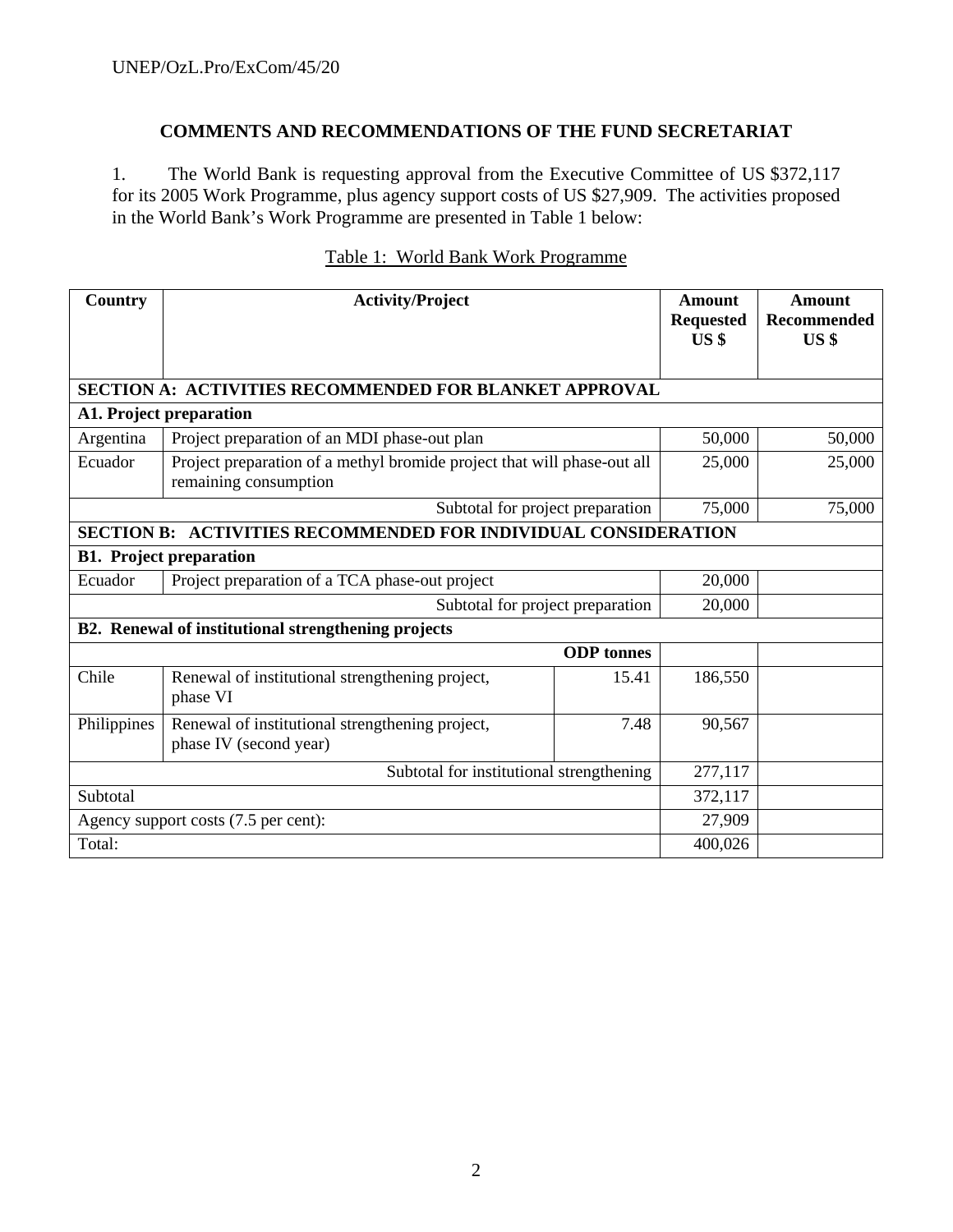## **ACTIVITIES RECOMMENDED FOR BLANKET APPROVAL**

## **A1: Project preparation**

#### Fund Secretariat's recommendation

2. The Fund Secretariat recommends blanket approval of the project preparation activities listed in Section A1 of Table 1 at the level of costs indicated.

## **SECTION B: ACTIVITIES RECOMMENDED FOR INDIVIDUAL CONSIDERATION**

### **B1: Project preparation**

#### Ecuador, Project preparation of a TCA phase-out project

#### Project description

3. The World Bank has requested funding of US \$20,000 for preparation of an investment project to phase out TCA in the solvent sector in Ecuador.

#### Fund Secretariat's comments

4. The latest reported consumption of TCA in Ecuador (2003) is 1.22 ODP tonnes. The Secretariat expressed its concerns to the World Bank about the expenditure of US \$20,000 for project preparation for such a low level of consumption. The resulting project might have a funding level of less than US \$50,000. The Secretariat invited the World Bank to examine the option of a technical assistance programme without preparatory funding, to maximise the availability of resources for the country.

5. As a precedent, in the MB sector, Decision 39/38 requests agencies to submit technical assistance programmes for complete phase-out in countries with very low levels of MB rather than for preparation costs for an investment project. The World Bank responded that the country had requested preparation of an investment project not a technical assistance project and that it understood that the ultimate level of funding eligible depended on the project impact and cost effectiveness not on the funds spent on project preparation. No indication was provided as to whether the consumption arises from a single enterprise requiring conversion that might justify an investment project, or from multiple small users. The Secretariat also notes that the World Bank is implementing a CFC phase-out project in Ecuador that will also cover the very small residual consumption of CFC-113 in the solvent sector and would thus be expected to already have some knowledge of the pattern of solvent consumption in Ecuador.

6. While the funding requested in this case is small, the programme to address minor residual levels of solvent consumption under the Multilateral Fund is just commencing. There is a need to ensure that, in establishing operating modalities, maximum resources are directed to project activities in the country. This may not be the case when preparatory funding amounts to nearly half the possible resulting project costs. Innovative measures, such as drawing on the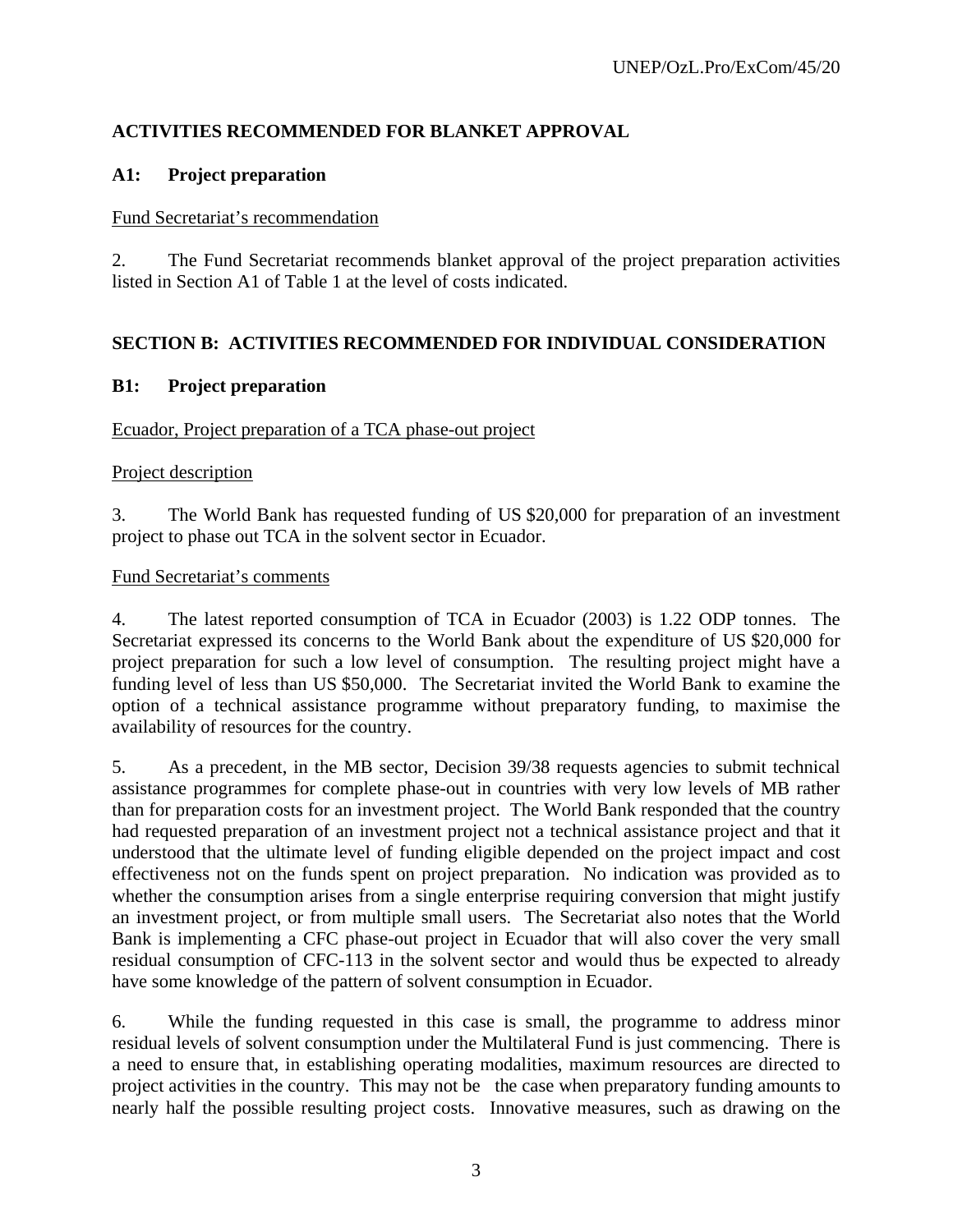## UNEP/OzL.Pro/ExCom/45/20

knowledge and/or expertise already available through Fund projects under implementation in the country would seem to be called for.

#### Fund Secretariat's recommendation

7. The Executive Committee might consider whether it wishes to approve the World Bank's project preparation request and whether it wishes to provide any guidance on the issue of preparatory funding for very small levels of consumption.

### **B2: Renewal of institutional strengthening projects**

(a) Chile (phase VI) US  $$186,550$ 

#### Project description

8. The description of the institutional strengthening project for Chile presented in Annex I to this document.

#### Fund Secretariat's comments

9. As indicated in the country profile in Annex I to this document, Chile reported annual data for the controlled substances in Annex B, group I (other fully halogenated CFCs - CFC-112), Annex B, group III (methyl chloroform), and Annex E (methyl bromide) for 2003 which were above the Montreal Protocol's control levels for those substances. As a consequence, through Decision XVI/22 of the Sixteenth Meeting of the Parties Chile was deemed to be in non-compliance with its obligations under Articles 2C, 2E and 2H of the Montreal Protocol for 2003.

10. Decision XVI/22 requested Chile, as a matter of urgency, to submit a plan of action with time-specific benchmarks to ensure a prompt return to compliance. The decision further suggested that Chile may wish to consider including in its plan of action the establishment of import quotas to freeze imports at baseline levels and support the phase-out schedule, and policy and regulatory instruments that will ensure progress in achieving the phase-out.

11. With regard to non-compliance with the control measures for CFC-112 and methyl chloroform Chile explained in its progress report that the main reason for exceeding the maximum allowed imported levels under the Montreal Protocol was the lack of an import quota system, for which a national law could be submitted to Congress during 2005. It added that the NOU was assessing the CFC-112 imports to confirm whether they were misreported by Customs or if they really corresponded to this chemical.

12. With regard to non-compliance with the control measures for methyl bromide, the report indicated that the Government of Chile has developed a strategy and an action plan for a prompt return to compliance, combining efforts dealing with information management, technology transfer, regulations and investments. For this purpose, the Government has requested support from the World Bank to develop a project proposal to be submitted to the  $45<sup>th</sup>$  Meeting of the Executive Committee to assist the country to meet its obligations.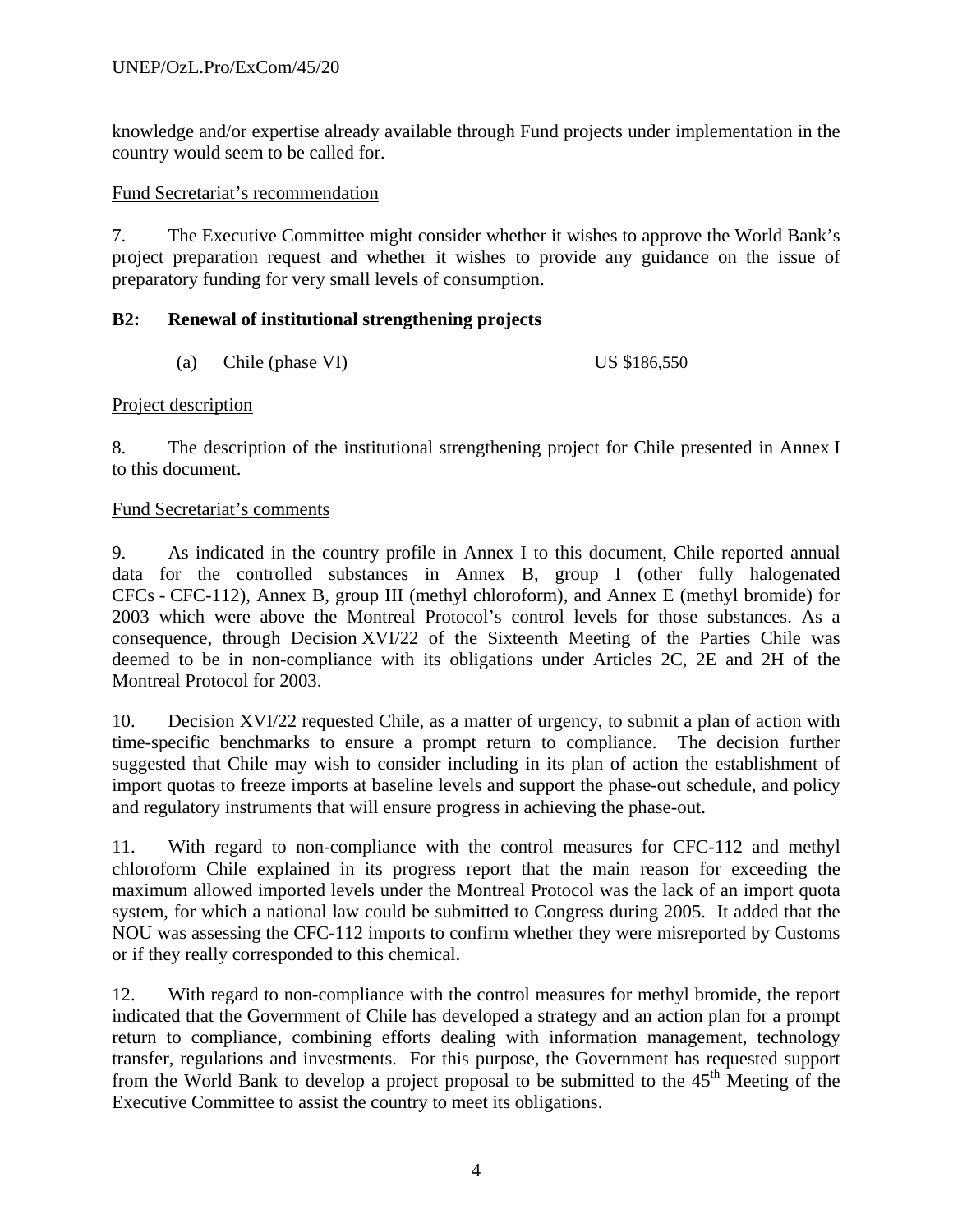## Fund Secretariat's recommendations

13. The Fund Secretariat and the World Bank have agreed on the level of funding for the renewal of the institutional strengthening project for Chile (phase V) at US \$186,550 and agency support cost of US \$13,191. The request from Chile is submitted for individual consideration on account of the Secretariat's comments above. The Executive Committee may wish to express to the Government of Chile the comments which appear in Annex II to this document, following approval of the project.

#### (b) Philippines (phase IV) (second year) US \$90,567

| <b>Summary of the Project and Country Profile</b>                                                         |               |
|-----------------------------------------------------------------------------------------------------------|---------------|
| <b>Implementing Agency:</b>                                                                               | World Bank    |
| Amounts previously approved for institutional strengthening (US \$):                                      |               |
| Phase I: July 1995                                                                                        | 209,000       |
| Phase II: July 1999                                                                                       | 139,333       |
| Phase III: March 2002                                                                                     | 181,133       |
| Phase IV April 2004 $(1st$ year)                                                                          | 90,566        |
| <b>Total</b>                                                                                              | 620,032       |
| Amount requested for renewal (Phase IV) $(2nd Year)$ (US \$):                                             | 90,567        |
| Amount recommended for approval (US \$)                                                                   | 90,567*       |
| Agency support costs (US \$)                                                                              | $6,793*$      |
| Total cost of institutional strengthening Phase IV $\overline{(2^{nd} \text{ Year})}$ to the Multilateral | 97,360*       |
| Fund                                                                                                      |               |
| Date of approval of country programme                                                                     | February 1992 |
| Date of approval of country programme update (if applicable)                                              |               |
| Total ODS consumption reported in country programme (1991), (ODP tonnes)                                  | 636.1         |
| Latest reported total ODS consumption (2003) (ODP tonnes)                                                 | 1,622.5       |
| Baseline consumption of controlled substances (ODP tonnes):                                               |               |
|                                                                                                           |               |
| (a) Annex A Group I (CFCs) (Average1995-1997)                                                             | 3,055.9       |
| (b) Annex A Group II (Halons) (Average 1995-1997)                                                         | 103.9         |
| (c) Annex B Group II (Carbon tetrachloride) (Average 1998-2000)                                           | $\theta$      |
| (d) Annex B Group III (Methyl chloroform) (Average 1998-2000)                                             | $\Omega$      |
| (e) Annex E (Methyl bromide) (Average 1995-1998)                                                          | 10.3          |
| Latest consumption of controlled substances (2003) (ODP tonnes):                                          |               |
|                                                                                                           |               |
| (a) Annex A Group I (CFCs)                                                                                | 1,422.4       |
| (b) Annex A Group II (Halons)                                                                             | $\theta$      |
| (c) Annex B Group II (Carbon tetrachloride)                                                               | $\theta$      |
| (d) Annex B Group III (Methyl chloroform)                                                                 | 0             |
| (e) Annex C Group I (HCFCs)                                                                               | 191.1         |
| (f) Annex E (Methyl bromide)                                                                              | 9.0           |
| Amount approved for projects (US \$)                                                                      | 28,236,550    |
| Amount disbursed (as at September 2004) (US \$):                                                          | 19,966,592    |
| ODS to be phased out (ODP tonnes)                                                                         | 2,144.6       |
| ODS phased out (as at September 2004) (ODP tonnes)                                                        | 1,638.1       |

#### **Philippines: Renewal of institutional strengthening**

\* Total cost of the renewal of phase II of the institutional strengthening project for two years will amount to US \$181,133 plus US \$13,586 agency support cost.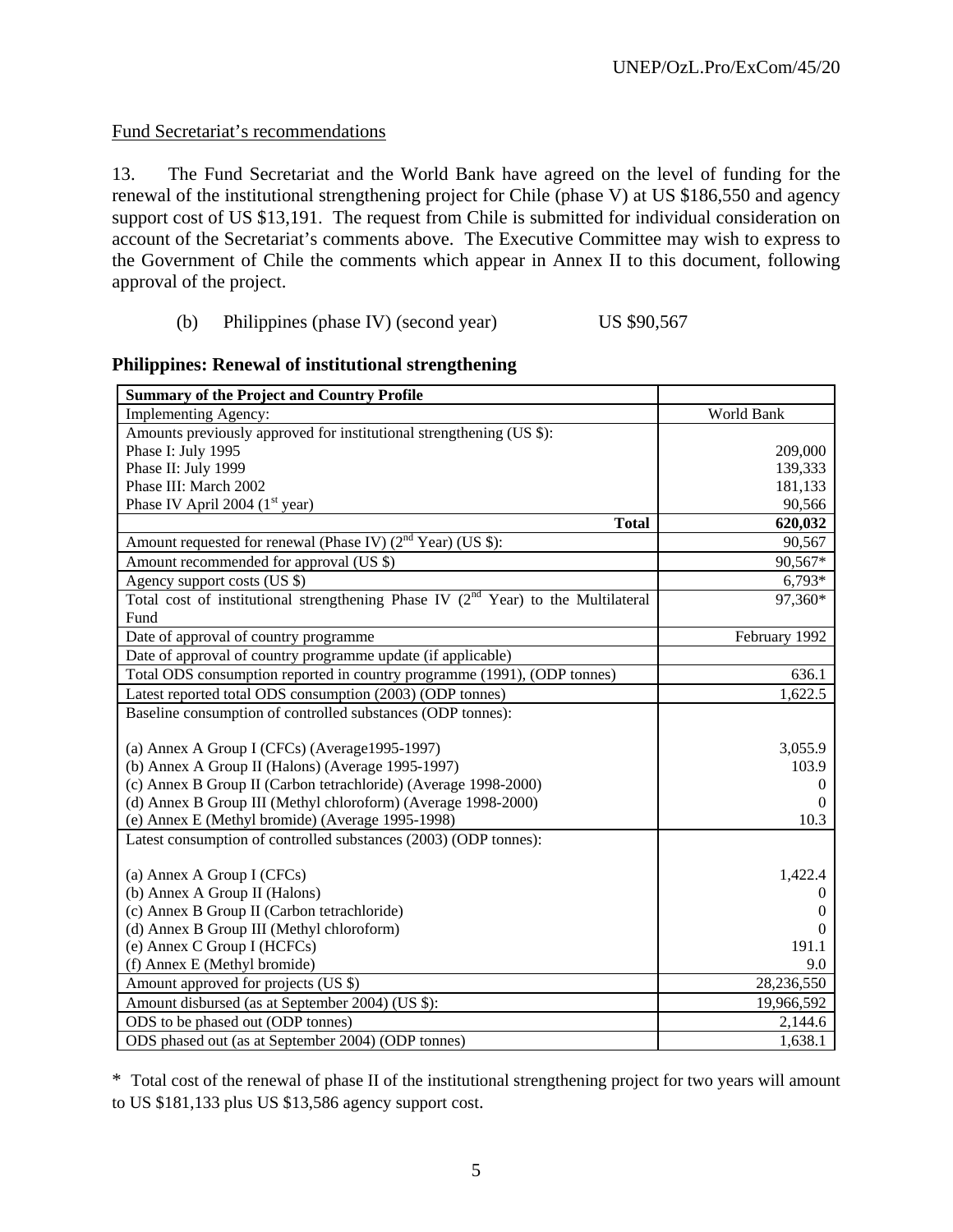## Background Information

14. The request for approval of the renewal of Phase II of the institutional strengthening project for the Philippines was first considered at the 42<sup>nd</sup> Meeting of the Executive Committee. At the time of consideration the Philippines was in non-compliance with the freeze in consumption of Annex E substance (methyl bromide) in accordance with Decision XV/25 of the Fifteenth Meeting of the Parties to the Montreal Protocol. Consequently the Executive Committee decided to approve the renewal of the institutional strengthening project for the Philippines for one year only, on the understanding that the approval was without prejudice to the operation of the Montreal Protocol's mechanism for dealing with non-compliance.

## Fund Secretariat's Comments

15. The Philippines reported 2003 consumption of methyl bromide of 9 ODP tonnes. However, the Sixteenth Meeting of the Parties decided through Decision XVI/31 3(b) to change the Philippines' baseline consumption data for the controlled substance in Annex E (methyl bromide) from 8.0 to 10.3 ODP tonnes. Furthermore the Executive Committee approved, at the 44<sup>th</sup> Meeting the amount of US \$330,000 for the World Bank for technical assistance for a national methyl bromide phase-out strategy on the understanding that the project would phase out all remaining controlled uses of methyl bromide.

16. The World Bank stated in a letter to the Fund Secretariat that the combination of the change in the baseline data and implementation of the phase-out strategy would enable the Philippines to meet its 20% reduction target in 2005.

17. The Fund Secretariat and the World Bank have agreed on the level of funding for the second year of Phase IV of the institutional strengthening project for the Philippines as indicated in Table 1 above.

#### Fund Secretariat's recommendation

18. In light of the information provided in the Secretariat's comments above, the Executive Committee may wish to approve the request for release of funding for the second year of phase IV of the institutional strengthening project for the Philippines at level of funding indicated in Table 1.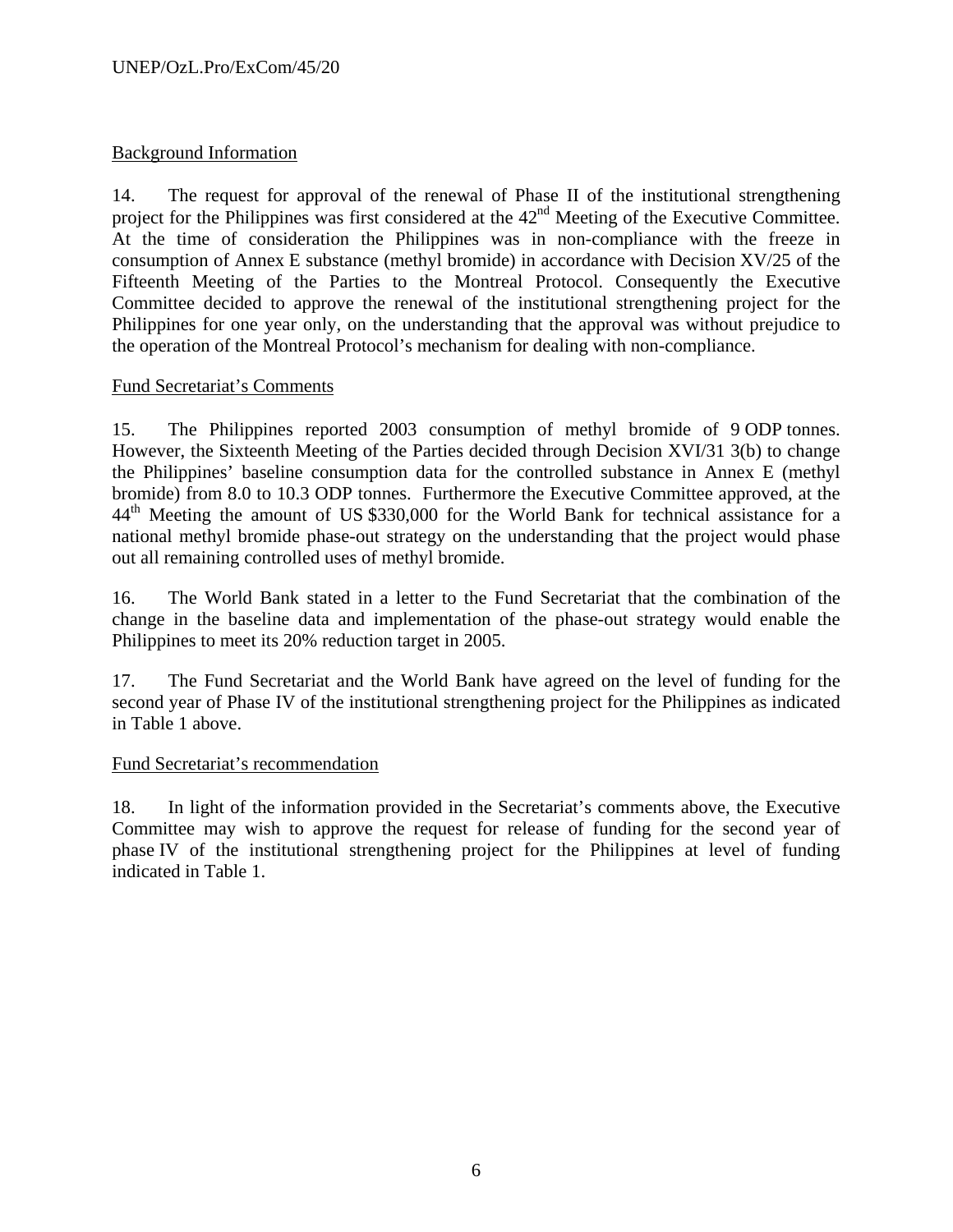## **Annex I**

## **INSTITUTIONAL STRENGTHENING PROJECT PROPOSALS**

#### **Chile: Renewal of institutional strengthening**

| <b>Summary of the Project and Country Profile</b>                           |            |
|-----------------------------------------------------------------------------|------------|
| <b>Implementing Agency:</b>                                                 | World Bank |
| Amounts previously approved for institutional strengthening (US \$):        |            |
| Phase I: November 1995                                                      | 210,907    |
| Phase II: October 1996                                                      | 113,500    |
| Phase III: July 1998                                                        | 143,500    |
| Phase IV: December 2000                                                     | 143,500    |
| Phase V: November 2002                                                      | 186,550    |
| Total (US \$)                                                               | 797,757    |
| Amount requested for renewal (Phase VI) (US \$):                            | 186,550    |
| Amount recommended for approval (US \$)                                     | 186,550    |
| Agency support cost (US \$)                                                 | 13,991     |
| Total cost of institutional strengthening Phase VI to the Multilateral Fund |            |
|                                                                             | 200,541    |
| Date of approval of country programme                                       | June 1992  |
| Date of approval of country programme update (if applicable)                |            |
| Total ODS consumption reported in country programme (1989), (ODP tonnes)    | 1055.1     |
| Latest reported total ODS consumption (2003) (ODP tonnes)                   | 706.6      |
| Baseline consumption of controlled substances (ODP tonnes):                 |            |
|                                                                             |            |
| (a) Annex A Group I (CFCs) (Average1995-1997)                               | 828.73     |
| (b) Annex A Group II (Halons) (Average 1995-1997)                           | 8.5        |
| (c) Annex B Group II (Carbon tetrachloride) (Average 1998-2000)             | 0.605      |
| (d) Annex B Group III (Methyl chloroform) (Average 1998-2000)               | 6          |
| (e) Annex E (Methyl bromide) (Average 1995-1998)                            | 212.5      |
| Latest consumption of controlled substances (2003) (ODP tonnes):            |            |
|                                                                             |            |
| (a) Annex A Group I (CFCs)                                                  | 424.5      |
| (b) Annex A Group II (Halons)                                               | $\Omega$   |
| (c) Annex B Group II (Carbon tetrachloride)                                 | 0.84       |
| (d) Annex B Group III (Methyl chloroform)                                   | 7.0        |
| (e) Annex C Group I (HCFCs)                                                 | 37.87      |
| (f) Annex E (Methyl bromide)                                                | 274.3      |
| Amount approved for projects (US \$)                                        | 9,544,599  |
| Amount disbursed (as at September 2004) (US \$):                            | 6,615,231  |
| ODS to be phased out (ODP tonnes)                                           | 698.1      |
| ODS phased out (as at September 2004) (ODP tonnes)                          | 142.1      |

#### Progress Report

19. During the reporting period, support was provided to the National Ozone Unit (NOU) to consolidate the institutional capacity it had gained in the execution of Chile's Montreal Protocol programme, and to support the implementation of the Country Programme. In this sense, actions were undertaken in order to identify the remaining ODS consuming sectors, and to implement actions related to the freeze of ODS substances. To this end, the Government submitted two new activities, namely a halon management project and a technical assistance in the solvent sector. In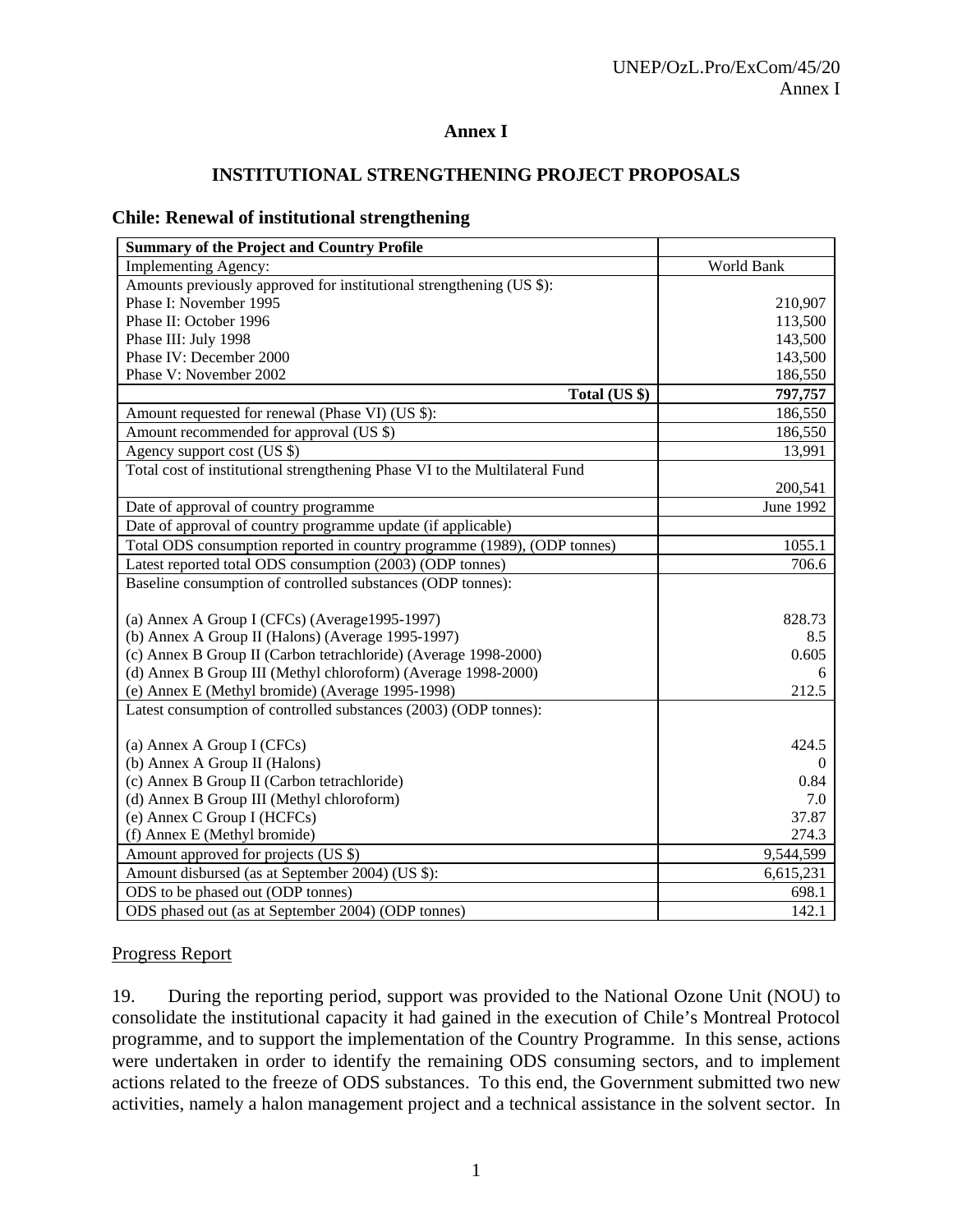### UNEP/OzL.Pro/ExCom/45/20 Annex I

addition, the NOU followed up on the ongoing approved projects. By 2003, Chile had reduced its consumption of Annex A Group I substances to about 427 ODP tonnes which is well below its freeze target of 828.70 ODP tonnes. The country, however, did not meet its freeze level for methyl bromide since consumption reached 274 ODP tonnes versus the 212.5 ODP tonne baseline. Chile was also in non-compliance with control measures of Annex B Groups I and III substances (CFC-112 and TCA). The main reason for exceeding the maximum allowed imported levels under the Montreal Protocol was the lack of an import quota system, for which a national law will be submitted to Congress during 2005.

20. With regard to methyl bromide, the Government has developed a strategy and an action plan for a prompt return to compliance, combining efforts dealing with information management, technology transfer, regulations and investments, in the understanding that the competitiveness of Chilean agriculture is at stake and hence, actions must be in line with the market context and the opportunities of competitor countries in the use of methyl bromide.

### Plan of Action

21. The period 2005 – 2006 will be very important for Chile to ensure that the regulatory framework for compliance with the Montreal Protocol control measures is enacted and enforced, and ensure that reductions in the consumption are sustainable and permanent. In addition, the NOU will continue with the implementation of the investment and non-investment activities to gradually phase out the use of ODS in the country, monitor imports/exports, improve national capacities, increase awareness and continue with the implementation of approved projects. The support for these two years (April  $2005 - 31$  March  $2007$ ) is essential for Chile to be able to continue with its programme in order to comply and even accelerate, in the case of approved agreements between the Government and Executive Committee, the elimination of its ODS uses.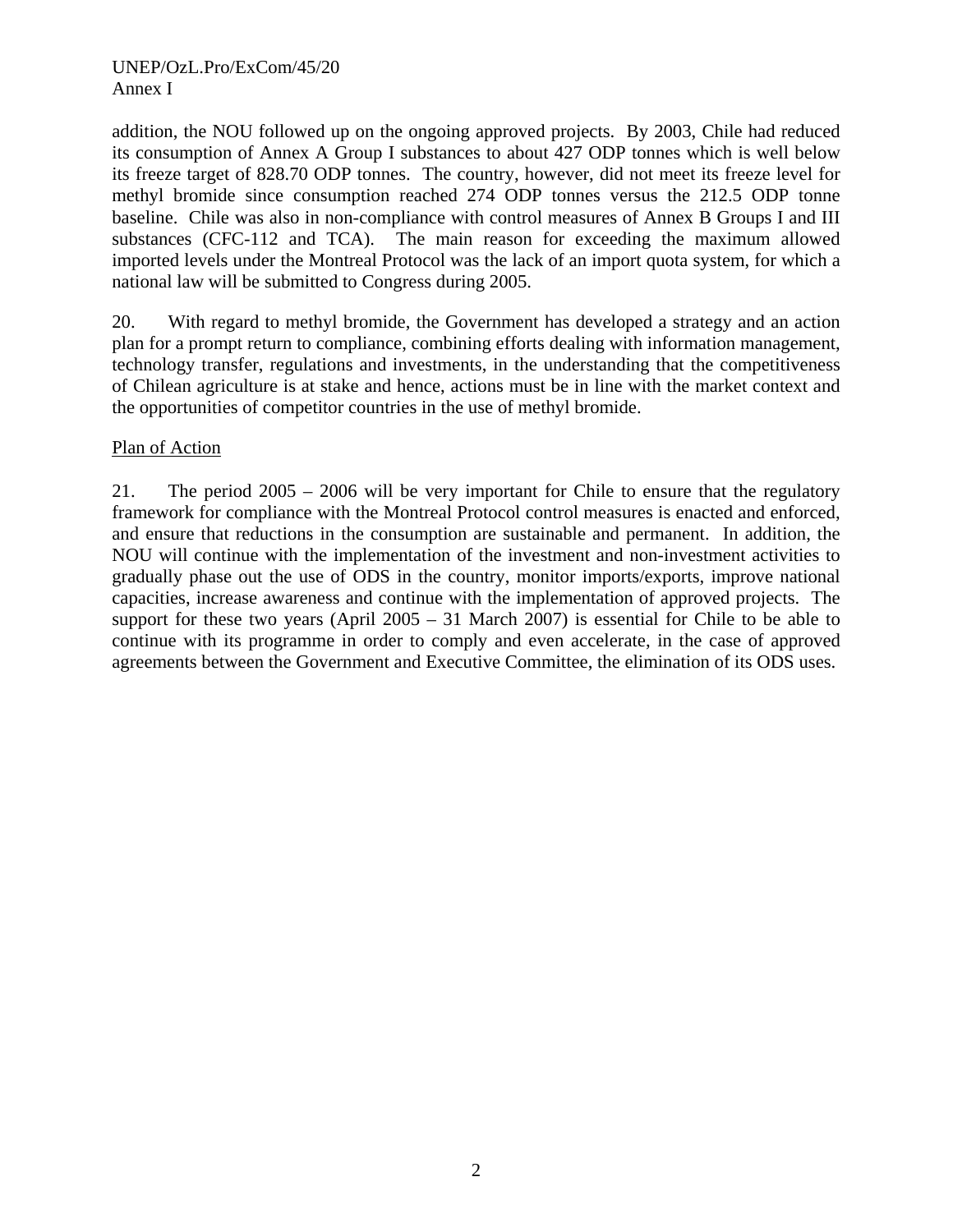#### **Annex II**

### **VIEWS EXPRESSED BY THE EXECUTIVE COMMITTEE ON RENEWALS OF INSTITUTIONAL STRENGTHENING PROJECTS SUBMITTED TO THE 45TH MEETING**

#### *Chile*

1. The Executive Committee has reviewed the report presented with the institutional strengthening project renewal request for Chile. The Committee notes with appreciation that Chile has more than successfully complied with its consumption freeze targets of Annex A Group I substances. Nevertheless the Committee views with concern the fact that Chile in 2003 was in non-compliance with the control measures for CFC-112, TCA and methyl bromide. The Committee, however, also acknowledges the efforts made by Chile to return to compliance with respect to methyl bromide and hopes that the country is able to meet its phase-out targets for both Methyl Bromide and Annex B Groups I and III substances promptly. The Executive Committee is supportive of the steps that have been taken by the Government to reduce its ODS consumption and is hopeful that, in the next two years, Chile will continue its strategic approach to ODS phase-out, including the implementation of ongoing projects and the enactment of supporting legislative measures to achieve sustainable reduction in its ODS consumption.

----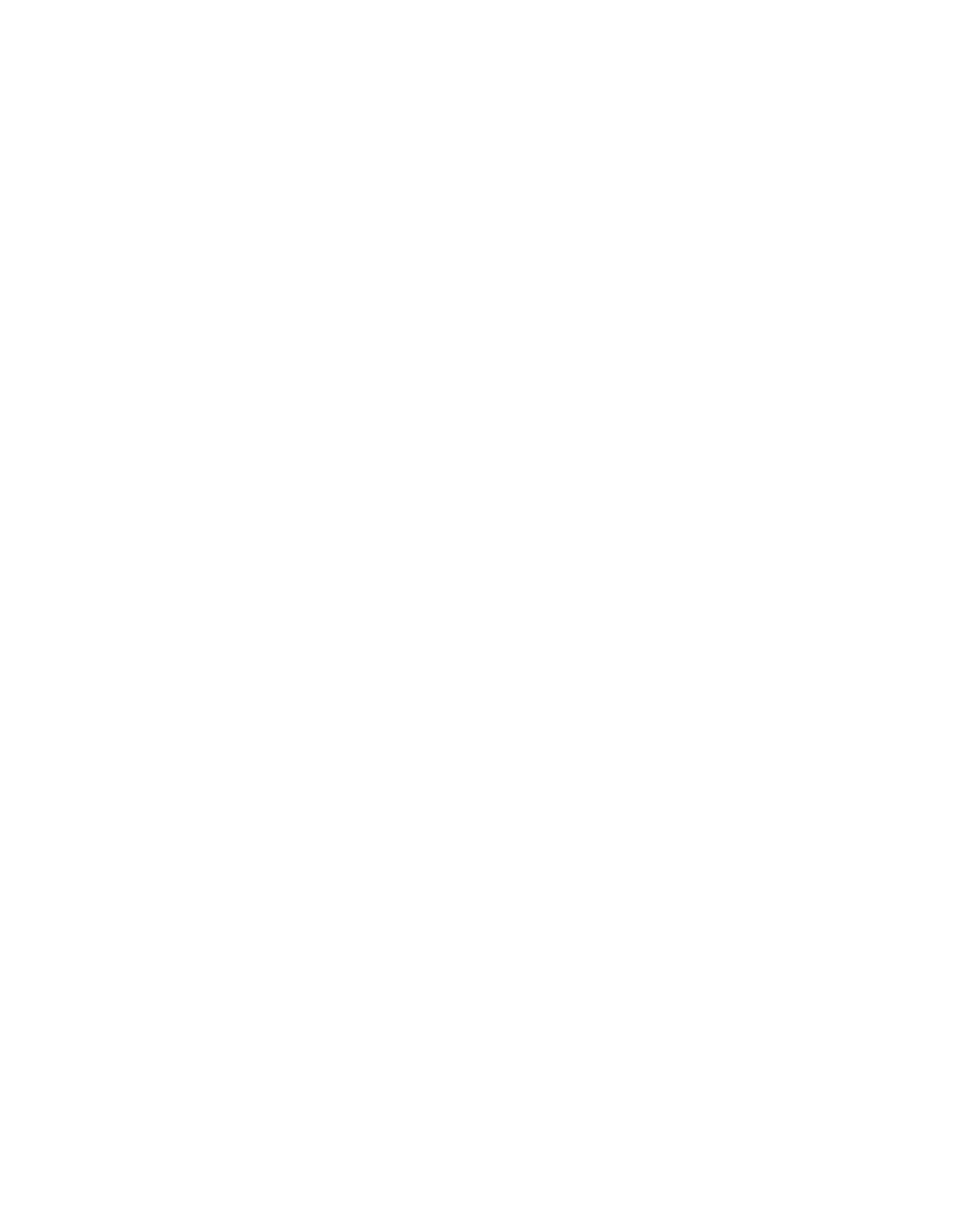# **2005 WORK PROGRAM**

# **PRESENTED TO THE 45th MEETING OF THE EXECUTIVE COMMITTEE**

## **BANK-IMPLEMENTED MONTREAL PROTOCOL OPERATIONS**

**February 7, 2005**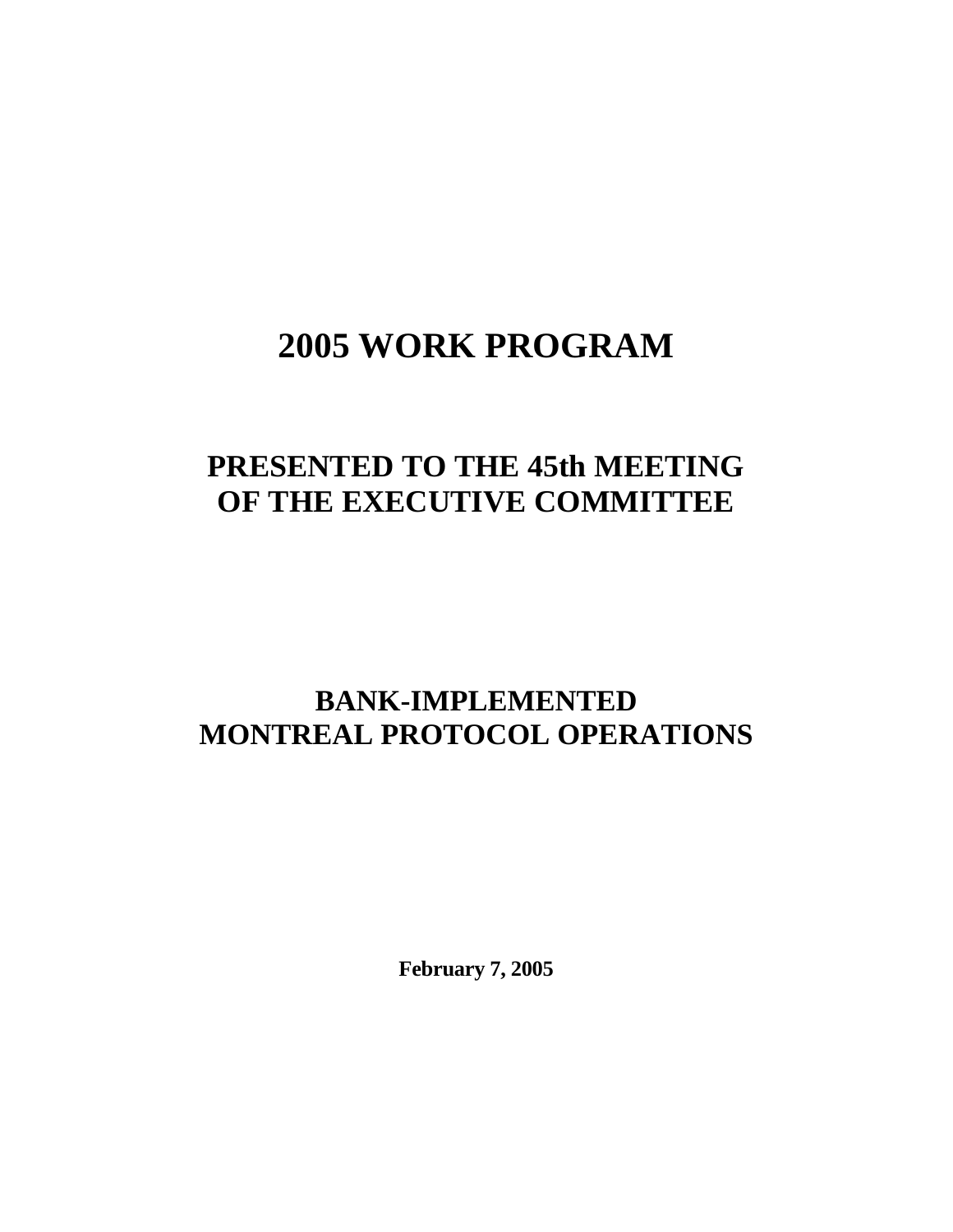## **WORK PROGRAM FOR THE WORLD BANK-IMPLEMENTED MONTREAL PROTOCOL OPERATIONS**

1. This proposed work program for Bank-Implemented Montreal Protocol Operations is prepared on the basis of the World Bank 2005 Business Plan, which will be submitted to the  $45<sup>th</sup>$  meeting of the Executive Committee in April 2005. The proposed 2005 Business Plan consists of investment and non-investment activities to assist Article 5 countries in adhering to their freeze obligations, and meeting their 50% and 85% reduction targets. The proposed Business Plan was developed taking into account results of the revised model three-year phase-out plan prepared by the Multilateral Fund Secretariat, which includes all approved activities through 2004.

2. The total amount of deliverables of the proposed 2005 World Bank Business Plan is US\$92.4 million. Funds will be used towards new and previously approved activities, which combined will capture an estimated 71,520 ODP tonnes in 2005.

3. The proposed 2005 Business Plan includes deliverables of 29 investment activities in 15 countries, totaling US\$91 million. Of these: i) sixteen activities are multi-year projects that were previously approved by the Executive Committee; ii) four activities are new multi-year projects that will be submitted to the Executive Committee for the first time; and iii) nine new investment projects.

4. The proposed Business Plan allocates approximately 53% of the total investment deliverables to support annual work programs of the Argentina, China, India and Venezuela CFC production closure projects, the China Halon Sector Project and the CTC production closure projects in India and China.

5. In 2005, requests to support implementation of previously approved phase-out and sector plans will include subsequent funds for: i) approved CFC phase-out plans in Malaysia, Philippines, Thailand, Bahamas, and Ecuador; foam phase-out plan for China; ii) MAC refrigeration sector plan for Indonesia and commercial refrigeration sector plan for Turkey; iii) CTC phase-out plans for India, Malaysia and Thailand; and iv) the approved process agent phase-out plan for China.

6. Other than deliverables for ongoing multi-year agreements, the 2005 Business Plan includes one new national CFC phase-out plan in Viet Nam, two Methyl Bromide phaseout plans in Chile and Viet Nam, and the second phase of the process agent phaseout plan in China. In addition, a CFC phaseout plan for Tunisia and a pharmaceutical aerosol phaseout plan for China are included, both of which will be presented as individual projects.

7. Seven new project preparation activities are included in the proposed 2005 Business Plan: 1) funds for the development of an MDI phaseout project in Argentina; 2) resources for the development of Methyl Bromide and TCA projects in Ecuador; and 3) funds for the development of chiller replacement demonstration projects in China, India, Jordan and Venezuela. Seven individual projects, resulting from these preparation activities, are